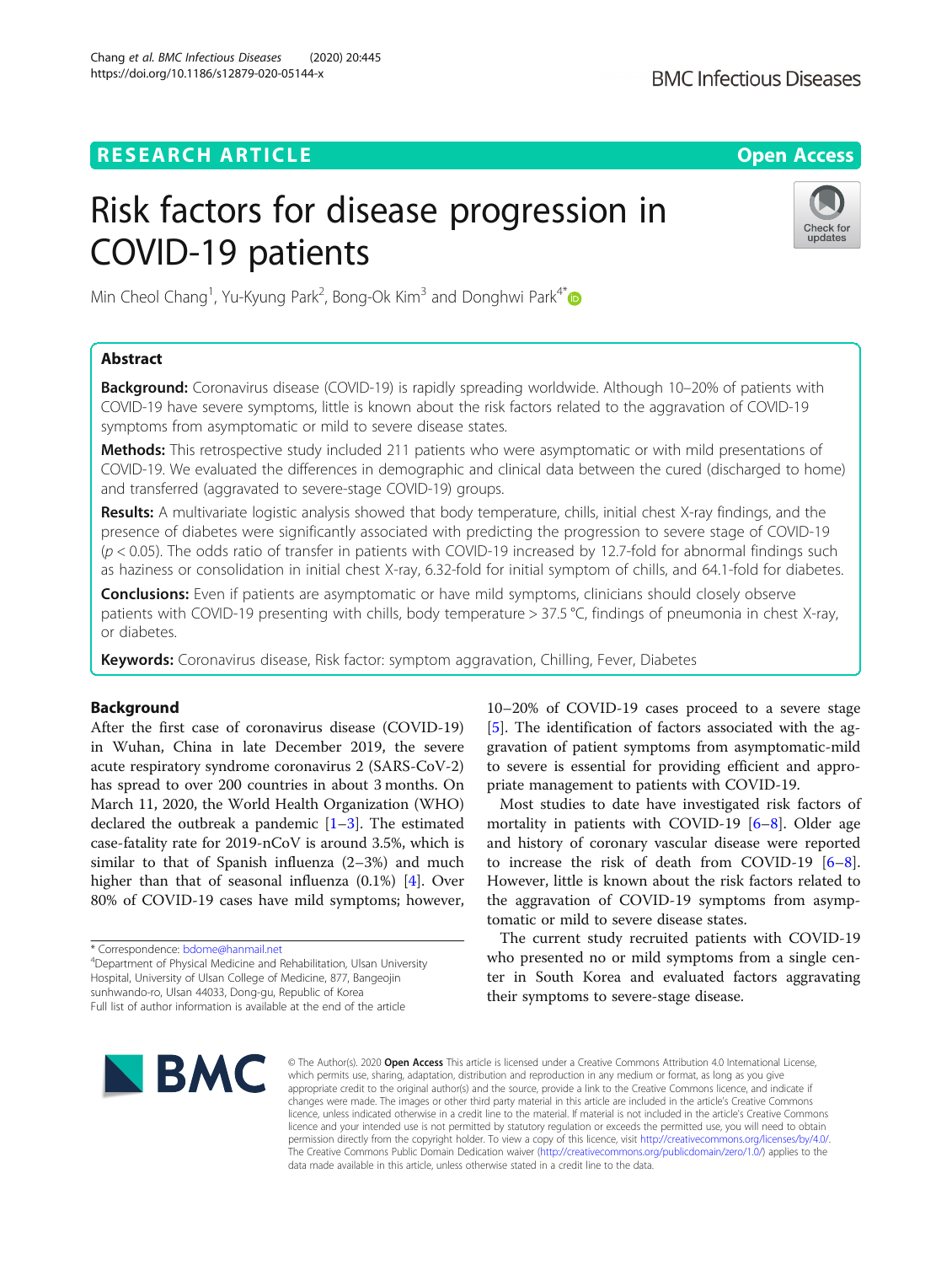#### Chang et al. BMC Infectious Diseases (2020) 20:445 Page 2 of 6

# Methods

#### Study design and participants

This retrospective cohort study investigated adult inpatients (≥18 years) from Korea Worker's Compensation & Welfare Service Daegu Hospital (Daegu, South Korea). We screened all adult patients diagnosed with COVID-19 according to WHO interim guidance and who were discharged by cure or transferred to specialized infectious disease hospitals due to aggravated symptoms between Feb 28, 2020 (i.e., when the first patients were admitted) and March 31, 2020.

The study hospital was originally a public rehabilitation hospital. However, after the large spread of COVID-19 across Daegu city, the government assigned the hospital as a public infectious disease hospital for isolating and managing asymptomatic or mild COVID-19 patients in Daegu. Patients with COVID-19 were classified into four levels (asymptomatic, mild, moderate, and severe) according to the severity of their symptoms (Table 1). The fourclassification system was made by Daegu Medical Association for fast classification of patients with COVID-19. Patients with COVID-19 admitted to the study hospital who progressed to severe-stage disease were transferred to specialized infectious disease hospitals with negative pressure rooms. Therefore, we enrolled many patients who were hospitalized for asymptomatic or mild COVID-19. We divided these patients into cured and transferred groups according to their treatment results. The cured group included initially asymptomatic or mildly symptomatic COVID-19 patients who were discharged to home after complete cure. The transferred group included COVID-19 patients with initial asymptomatic or mild stage who were transferred to a specialized infectious disease hospital due to COVID-19 progression to severe stage. This study was approved by the Institutional Review Board of Yeungnam University Hospital and the requirement for informed consent was waived by the Ethics Commission.

# COVID-19 treatments

All hospitalized patients were administered antibiotics and antiviral treatment. The antibiotics included azithromycin 500 mg (Aziromax®) and cefixime 200 mg (Pocef®) peroral. The antiviral treatments were either lopinavir/ritonavir 200 mg/50 mg (Kaletra®) two tablets per day

Table 1 Classification of patients with COVID-19 according to symptom severity

| Classification | Classification criteria                                                |
|----------------|------------------------------------------------------------------------|
| Asymptomatic   | Asymptomatic or body temperature $<$ 37.5 °C                           |
| Mild           | Body temperature $\geq$ 37.5 °C but O <sub>2</sub> supply not required |
| Moderate       | $O2$ supply via nasal or venturi mask required                         |
| Severe         | High-flow $O2$ supply or mechanical ventilation required               |

alone or a combination of lopinavir/ritonavir 200 mg/50 mg (Kaletra®) two tablets and hydroxychloroquine sulfate 400 mg (Oxiklorine®) peroral.

# Data collection

We extracted clinical, epidemiological, demographic, medication, and outcome data from patient electronic medical records. Two physicians (M.C and D.P) independently investigated all data using a standardized data collection form.

# Laboratory procedures

The diagnosis of COVID-19 was performed using a realtime polymerase chain reaction (RT-PCR) kit approved by the Korean Centers for Disease Control and Prevention (KCDC) and Korean Ministry of Food and Drug Safety [\[9\]](#page-5-0).

# Risk factors

We investigated the chronic medical underlying diseases of the patients, including diabetes, chronic kidney disease (CKD), chronic liver disease, chronic lung disease, chronic cardiovascular disease, carcinoma, dyslipidemia, and hypertension, according to the National Health Insurance System of South Korea diagnosis codes and based on the results of previous studies on the risk factors for COVID-19 and classification system announced by the KCDC. Chronic lung disease was defined as chronic obstructive pulmonary disease (COPD), asthma, interstitial lung disease (ILD), idiopathic pulmonary fibrosis (IPF), or bronchiectasis. We also investigated the presence of allergic rhinitis in patients with COVID-19 and assessed the initial symptoms and vital signs, such as cough, sputum, myalgia, chills, rhinorrhea, dyspnea, chest pain, body temperature, and oxygen saturation in pulse oximetry.

## Statistical analysis

We performed independent t- and chi-square tests to assess differences in demographic and clinical data between the cured and transferred groups. Moreover, we also used multivariate logistic analysis through the forward selection method to analyze the correlations between clinical parameters (underlying diseases, initial symptoms, and initial vital signs) and progression to severe disease stage in patients with COVID-19. Finally, we performed a receiver operating characteristic (ROC) analysis in each group to evaluate the accuracy of predictive factors for body temperature for the progression to moderate-stage disease in patients with COVID-19. All statistical analyses were conducted using IBM SPSS Statistics for Windows, version. 22.0 (IBM Corp., Armonk, NY, USA).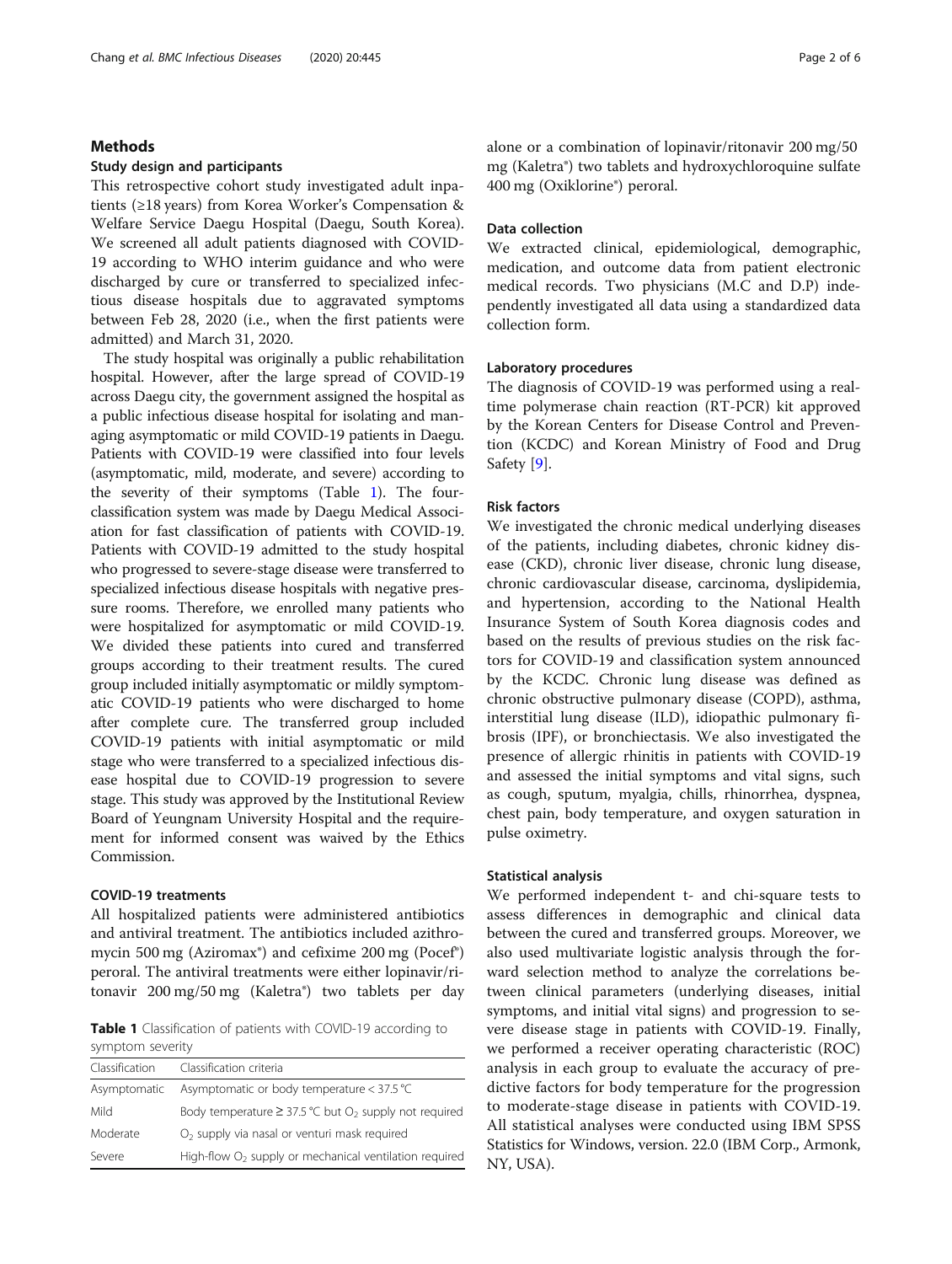# Results

# Demographics and clinical characteristics of patients with COVID-19

The final analysis in this study included 211 adult patients hospitalized at Korea Worker's Compensation & Welfare Service Daegu Hospital with COVID-19 before March 31, 2020. Thirteen patients transferred to a specialized infectious disease hospital with negative pressure rooms during hospitalization and 198 patients were discharged to home. The median age of the 211 patients was  $37.55 \pm 14.53$  years (range: 18 to 74 years) and the sex ratio was 74:137 (male:female). Comorbidities were present in 33 patients (15.6%), with hypertension (13 patients, 6.2%) the most common, followed by allergic rhinitis (nine patients, 4.3%) and dyslipidemia (six patients, 2.8%) (Table 2).

# Risk factors for progression to moderate-stage COVID-19

Comparison of demographic and clinical data between the cured (discharged to home) and transferred (to specialized infectious disease hospital) groups showed a significant difference in age ( $p$ -value < 0.05) (Table 2). Comparison of the initial vital signs and symptoms between the cured and transferred groups showed significant differences in body temperature, initial chest x-ray findings, chills, myalgia, and dyspnea ( $p < 0.05$ ) (Table 2).

Comparison of the underlying comorbidities between the cured and transferred groups showed significantly higher presence of hypertension, diabetes, and dyslipidemia in the transferred group than in the cured group  $(p < 0.05)$  (Table 2). The presence of cancer, chronic lung disease, cardiovascular disease, and allergic rhinitis

Table 2 Clinical characteristics of patients with COVID-19 on admission

| Variable                             | Total             | Cured Group       | <b>Transferred Group</b> | P-value |
|--------------------------------------|-------------------|-------------------|--------------------------|---------|
| Total, $n$ $(\%)$                    | 211 (100%)        | 198 (93.8%)       | 13 (6.2%)                |         |
| Age, years                           | $37.55 \pm 14.53$ | $36.47 \pm 14.04$ | $54.08 \pm 11.98$        | $.000*$ |
| Sex, n (%)                           |                   |                   |                          |         |
| Female                               | 137 (64.9%)       | 129 (65.2%)       | 8 (61.5%)                | .791    |
| Male                                 | 74 (35.1%)        | 69 (34.8%)        | 5 (38.5%)                |         |
| Initial vital sign & symptoms        |                   |                   |                          |         |
| Body temperature (°C)                | $37.09 \pm 4.85$  | $37.04 \pm 0.42$  | $37.81 \pm 0.76$         | $.003*$ |
| Oxygen saturation (%)                | $97.20 \pm 11.88$ | $97.24 \pm 11.93$ | $96.57 \pm 9.76$         | .096    |
| Chills                               | 22 (10.4%)        | 16 (8.1%)         | 6 (46.2%)                | $.000*$ |
| Cough                                | 92 (43.6%)        | 83 (41.9%)        | 9(69.2%)                 | .054    |
| Myalgia                              | 44 (20.9%)        | 35 (17.7%)        | 9 (69.2%)                | $.000*$ |
| Sputum                               | 66 (31.3%)        | 59 (29.8%)        | 7 (53.8%)                | .070    |
| Rhinorrhea                           | 58 (27.5%)        | 52 (26.3%)        | 6 (46.2%)                | .120    |
| Sore throat                          | 46 (21.8%)        | 43 (21.7%)        | 3 (23.1%)                | .908    |
| Headache                             | 53 (25.1%)        | 47 (23.7%)        | 6(46.2%)                 | .071    |
| Diarrhea                             | 33 (15.6%)        | 30 ((1.5%)        | 3 (23.1%)                | .446    |
| Dyspnea                              | 26 (12.3%)        | 21 (10.6%)        | 5 (38.5%)                | $.003*$ |
| Chest pain                           | 24 (11.4%)        | 22 (11.1%)        | 2 (15.4%)                | .643    |
| Findings of pneumonia in chest X-ray | 54 (25.6%)        | 43 (21.7%)        | 11 (84.6%)               | $.000*$ |
| Comorbidities                        |                   |                   |                          |         |
| Hypertension                         | 13 (6.2%)         | 9(4.5%)           | 4 (30.8%)                | $.000*$ |
| <b>Diabetes</b>                      | 4 (1.9%)          | $1(0.5\%)$        | 3 (23.1%)                | $.000*$ |
| Chronic kidney disease               | $0(0\%)$          | $0(0\%)$          | $0(0\%)$                 | .999    |
| Dyslipidemia                         | 6(2.8%)           | $4(2.0\%)$        | 2 (15.4%)                | $.005*$ |
| Chronic lung disease                 | 6(2.8%)           | 6(3%)             | $0(0\%)$                 | .524    |
| Allergic rhinitis                    | $9(4.3\%)$        | 9(4.5%)           | $0(0\%)$                 | .432    |
| Carcinoma                            | $1(0.5\%)$        | $1(0.5\%)$        | $0(0\%)$                 | .797    |
| Cardiovascular disease               | $2(0.9\%)$        | $2(1.0\%)$        | $0(0\%)$                 | .716    |

p-values were calculated by independent T- or chi-square tests, as appropriate. \*Significant difference between groups (p < 0.05). COVID-19: coronavirus disease 2019. Values: mean ± standard deviation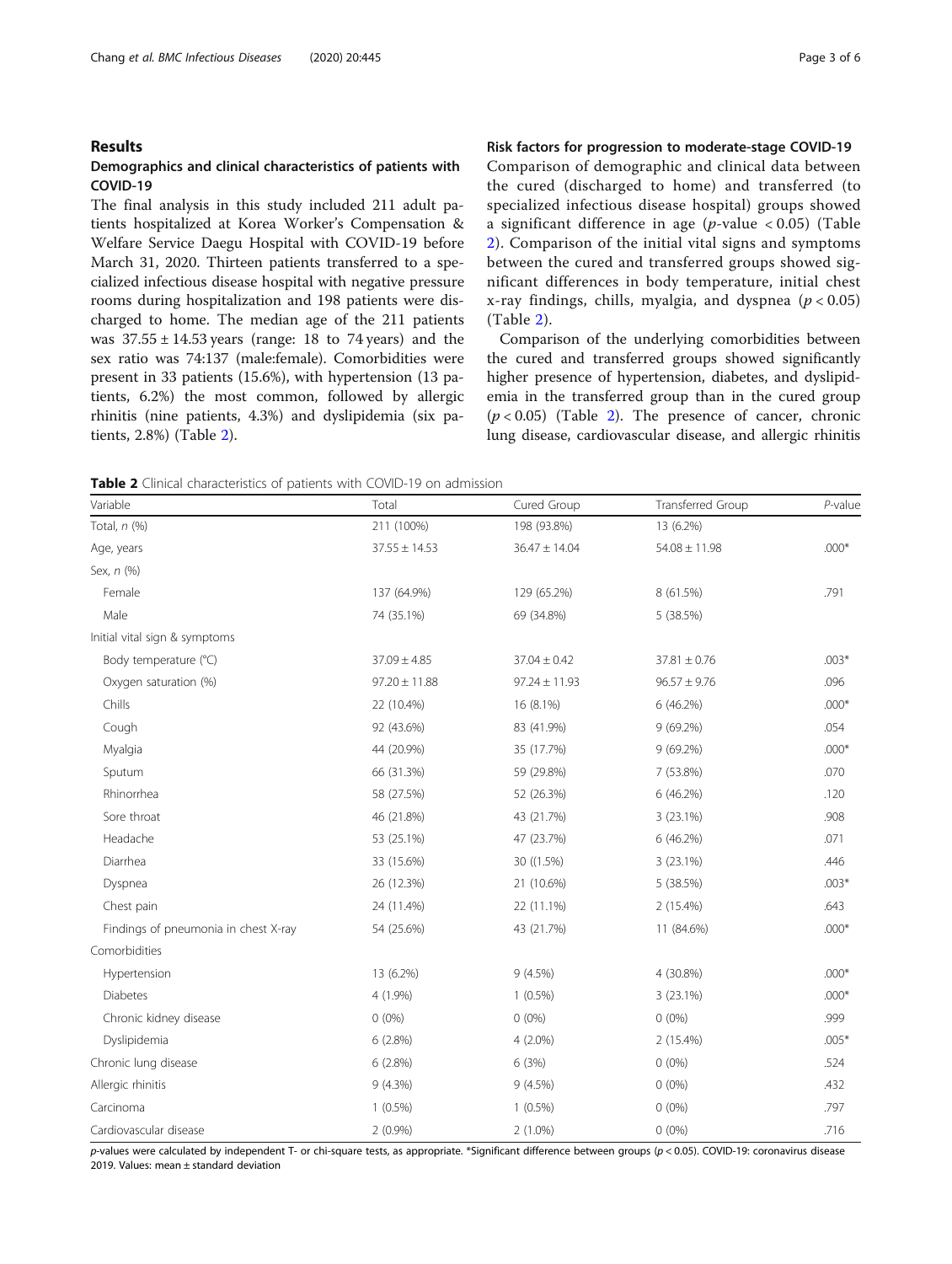Table 3 Risk factors associated with progression to severe-stage COVID-19

| $\tilde{\phantom{a}}$<br>$\tilde{\phantom{a}}$ |                |                           |            |  |  |  |  |
|------------------------------------------------|----------------|---------------------------|------------|--|--|--|--|
| Beta coefficient                               | Standard error | Multivariable OR (95% CI) | $p$ -value |  |  |  |  |
| .060                                           | .046           | $1.061(0.971 - 1.161)$    | .192       |  |  |  |  |
| .216                                           | .070           | 1.241 (1.082-1.424)       | $.002*$    |  |  |  |  |
| 2.049                                          | 1.454          | 7.760 (0.6449-134.131)    | .159       |  |  |  |  |
| 1.654                                          | 1.082          | 5.227 (0.627-46.550)      | .126       |  |  |  |  |
| 1.844                                          | .855           | 6.321 (1.183-33.772)      | $.031*$    |  |  |  |  |
| 2.541                                          | .98.           | 12.690 (1.86. - 86.602)   | $.010*$    |  |  |  |  |
| 4.161                                          | 1.345          | 64.134 (4.593-895.479)    | $.002*$    |  |  |  |  |
| 1.091                                          | 1.866          | 2.976 (0.770-115.224)     | .559       |  |  |  |  |
| .185                                           | 2.459          | 1.203 (0.010-148.987)     | .940       |  |  |  |  |
|                                                |                |                           |            |  |  |  |  |

p-values were obtained by multivariate logistic analysis \*Significant difference noted ( $p < .05$ )

OR odds ratio, CI confidence interval

did not differ significantly between the cured and transferred groups.

Multivariate logistic analysis showed that body temperature, chills, initial chest x-ray findings, and the presence of diabetes were significant parameters predicting the progression to severe-stage COVID-19 ( $p < 0.05$ ) (Table 3). The odd ratios of transferred patients with COVID-19 increased by 12.7-fold for abnormal findings such as haziness or consolidation in initial chest x-ray, 6.32-fold for initial chills, and 64.1-fold for diabetes  $(Table 4)$ .

In patients with COVID-19, the area under the ROC curve of body temperature for predicting progression to severe-stage COVID-19 was 0.742 (95% CI, 0.646–0.936;  $p < 0.001$ ) (Table 4). The optimal cutoff value obtained from the maximum Youden index J was 37.5 °C (sensitivity: 61.5%, specificity: 90.4%) and the odds ratio of progression to severe-stage COVID-19 increased by 1.24-fold for every 0.1 °C increase in body temperature (Fig. [1](#page-4-0)).

## Discussion

In this study, we found that chills, body temperature > 37.5 °C, abnormal findings such as haziness or consolidation on initial chest X-ray, or diabetes were risk factors for aggravation of COVID-19 symptoms from asymptomatic-mild to severe.

Among patients with diabetes, the odds ratio for progression to severe-stage COVID-19 was about 60 times higher than that of COVID-19 patients without diabetes, which was the highest ratio among statistically significant

Table 4 ROC curve analysis of body temperature for progression to severe-stage COVID-19

| Parameter             | AUC Standard error p-value 95% CI |            |             |
|-----------------------|-----------------------------------|------------|-------------|
| 742. Body temperature | .052                              | $.000^{7}$ | 0.646-0.936 |

\*Significant difference noted  $(p < .05)$ 

ROC receiver operating characteristic, AUC area under the ROC curve, CI confidence interval

aggravating factors in our study. The high risk of progression to severe-stage COVID-19 in patients with diabetes is likely because of hyperglycemic conditions that cause immune dysfunction including impaired neutrophil function, antioxidant system function, and humoral immunity [\[10](#page-5-0)– [12](#page-5-0)]. Additionally, patients with diabetes are vulnerable to nosocomial infection, which can deteriorate their general condition and aggravate COVID-19 symptoms [[13](#page-5-0)].

Other than diabetes, chills, body temperature > 37.5 °C, and abnormal findings on initial chest X-ray such as haziness or consolidation were risk factors for proceeding to severe-stage disease. Chills and fever are responses to released inflammatory mediators such as cytokines and chemokines  $[14, 15]$  $[14, 15]$  $[14, 15]$  $[14, 15]$  $[14, 15]$ . These inflammatory mediators cause tissue damage and organ dysfunction by stimulating toxic oxygen derivatives [[16](#page-5-0)–[18](#page-5-0)]. Accordingly, chills and fever can be clinical signs indicating poor patient prognosis. Also, lung haziness or consolidation on chest X-ray indicated the significant effects of 2019-nCoV, suggesting the high possibility of progression to severe conditions in patients with these abnormal findings.

Previous studies reported age to be the most important predictor of death in patients with COVID-19 [[6,](#page-4-0) [8](#page-5-0)]. In contrast, in our study, age was not a predictive factor for symptom aggravation in these patients This inconsistency may be because the patients enrolled in our study were relatively young (average age: 37.6 years). Also, our primary outcome was not risk factors for mortality but rather factors for symptom aggravation. However, although the difference was not statistically significant, we observed a tendency for older patients (average age: 54.1 years) to progress to severe-stage disease compared to relatively younger patients (average age: 36.5 years). The age-dependent functional defects in immunologic cells lead to impaired suppression of viral replication [\[19](#page-5-0)–[21\]](#page-5-0).

In 2020, some studies evaluating the risk factors of mortality in patients with COVID-19 reported higher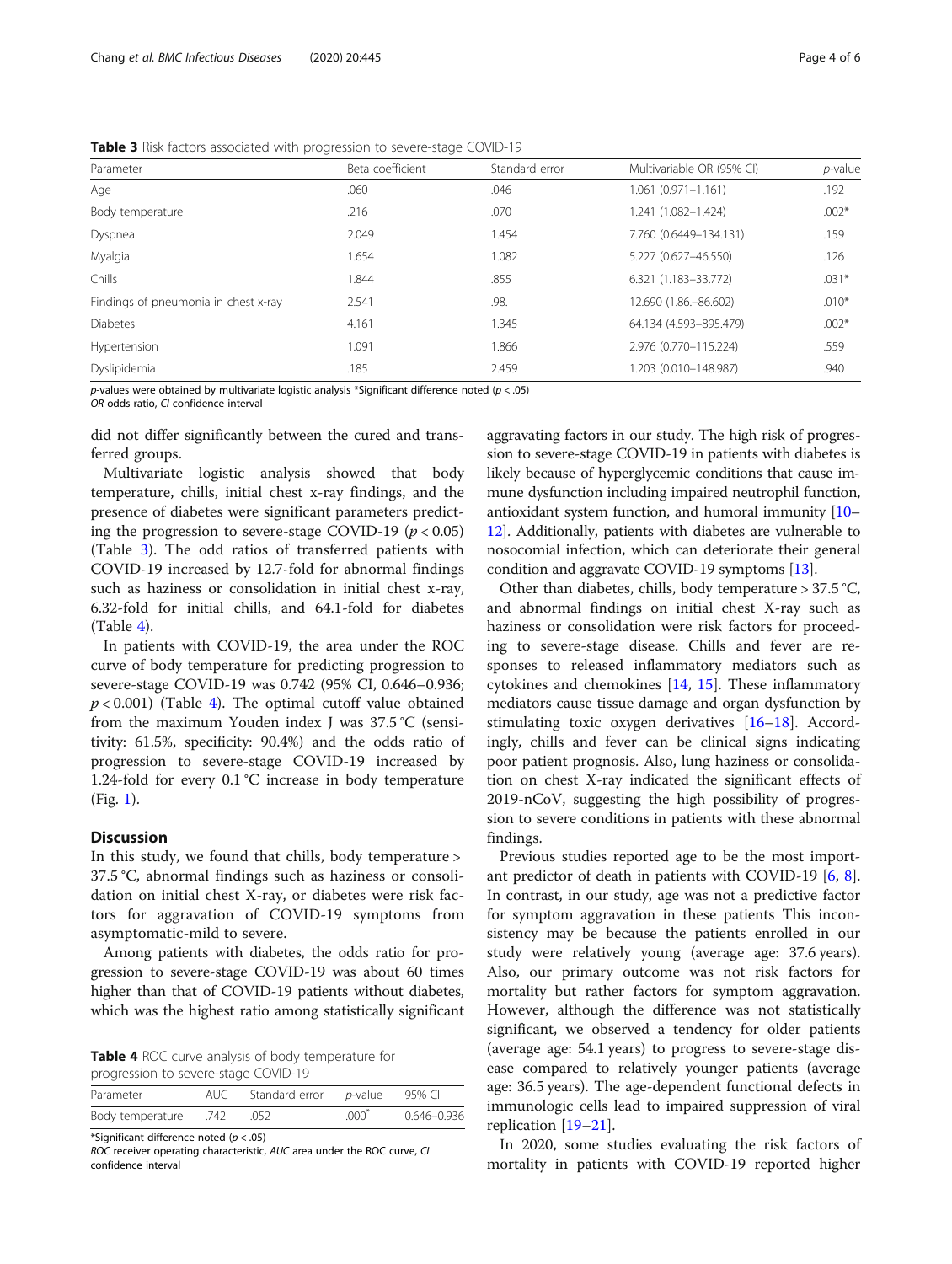death rates with increasing age  $[8, 11]$  $[8, 11]$  $[8, 11]$  $[8, 11]$ . Regarding underlying diseases, among 416 hospitalized patients with COVID-19 in Wuhan, China, [\[7](#page-5-0), 6] Shi et al. observed a higher mortality rate in 82 patients with cardiac injury rate than that in 334 patients without cardiac injury [\[7](#page-5-0)]. However, to our knowledge, no other study has yet evaluated factors associated with the aggravation of COVID-19 symptoms. Therefore, our study is first to report factors aggravating COVID-19 symptoms.

# Conclusion

In conclusion, we found that asymptomatic patients or patients with mild symptoms including chills, body temperature >  $37.5$ °C, findings of pneumonia on chest X-ray, or diabetes mellitus were prone to developing severe-stage COVID-19. Therefore, clinicians should consider these potential risk factors for symptom aggravation during management of COVID-19 patients. Our study has some limitations, including the relatively small number of patients, particularly those with increased symptom deterioration. Also, we recruited only patients with asymptomatic-mild-stage and not moderate or severe-stage disease. Therefore, further studies with larger patient numbers and patients with various stages of disease are warranted.

#### Abbreviations

COVID-19: Coronavirus disease; CKD: Chronic kidney disease; COPD: Chronic obstructive pulmonary disease; ILD: Interstitial lung disease; IPF: Idiopathic

pulmonary fibrosis; ROC: Receiver operating characteristic; KCDC: Korean Centers for Disease Control and Prevention; WHO: World Health Organization

#### Ackowlegements

Not applicable.

#### Authors' contributions

DP and MCC created the research data and wrote the draft of the manuscript. SI and KK determined phenotypic properties of isolates. BK and YP collected the clinical isolates. All authors read, made significant edits to the first version, and approved the final manuscript.

#### Funding

The present study was supported by a National Research Foundation of Korea grant funded by the Korean government (grant no. NRF-2019M3E5D1A02068106): They had no role in the design of the study and collection, analysis, and interpretation of data and in writing the manuscript.

#### Availability of data and materials

The datasets used and/or analysed during the current study are available from the corresponding author on reasonable request.

#### Ethics approval and consent to participate

The study protocol was approved by the ethics committee of Yeungnam University Hospital. Individual informed consent was waived by the ethics committee listed above because this study used currently existing sample collected during the course of routine medical care and did not pose any additional risks to the patients. Informed consent about study participation was officially announced by mail and poster. All patient data were anonymized prior to the analysis.

#### Consent for publication

Not applicable.

#### Competing interests

The authors declare that they have no competing interests.

#### Author details

<sup>1</sup>Department of Rehabilitative Medicine, College of Medicine, Yeungnam University, Daegu, Republic of Korea. <sup>2</sup>Department of Internal Medicine Korea Worker's Compensation & Welfare Service Daegu Hospital, Daegu, Republic of Korea. <sup>3</sup> Department of Rehabilitation Medicine, Korea Worker's Compensation & Welfare Service Daegu Hospital, Daegu, Republic of Korea. 4 Department of Physical Medicine and Rehabilitation, Ulsan University Hospital, University of Ulsan College of Medicine, 877, Bangeojin sunhwando-ro, Ulsan 44033, Dong-gu, Republic of Korea.

# Received: 21 April 2020 Accepted: 10 June 2020 Published online: 23 June 2020

#### References

- 1. Chang MC, Park D: How should rehabilitative departments of hospitals prepare for coronavirus disease 2019? Am J Phys Med Rehabil 2020.
- 2. Kucharski AJ, Russell TW, Diamond C, Liu Y, Edmunds J, Funk S, Eggo RM, Centre for Mathematical Modelling of infectious diseases C-wg: early dynamics of transmission and control of COVID-19: a mathematical modelling study. Lancet Infect Dis 2020.
- 3. Chang MC, Seo WS, Park D, Hur J. Analysis of SARS-CoV-2 Screening Clinic (Including Drive-Through System) Data at a Single University Hospital in South Korea from 27 January 2020 to 31 March 2020 during the COVID-19 Outbreak. Healthcare (Basel). 2020;8(2).
- 4. Gates B: Responding to Covid-19 a once-in-a-century pandemic? N Engl J Med 2020.
- 5. Wang Y, Wang Y, Chen Y, Qin Q: Unique epidemiological and clinical features of the emerging 2019 novel coronavirus pneumonia (COVID-19) implicate special control measures. J Med Virol 2020.
- 6. Porcheddu R, Serra C, Kelvin D, Kelvin N, Rubino S. Similarity in case fatality rates (CFR) of COVID-19/SARS-COV-2 in Italy and China. J Infect Dev Countries. 2020;14(2):125–8.

<span id="page-4-0"></span>